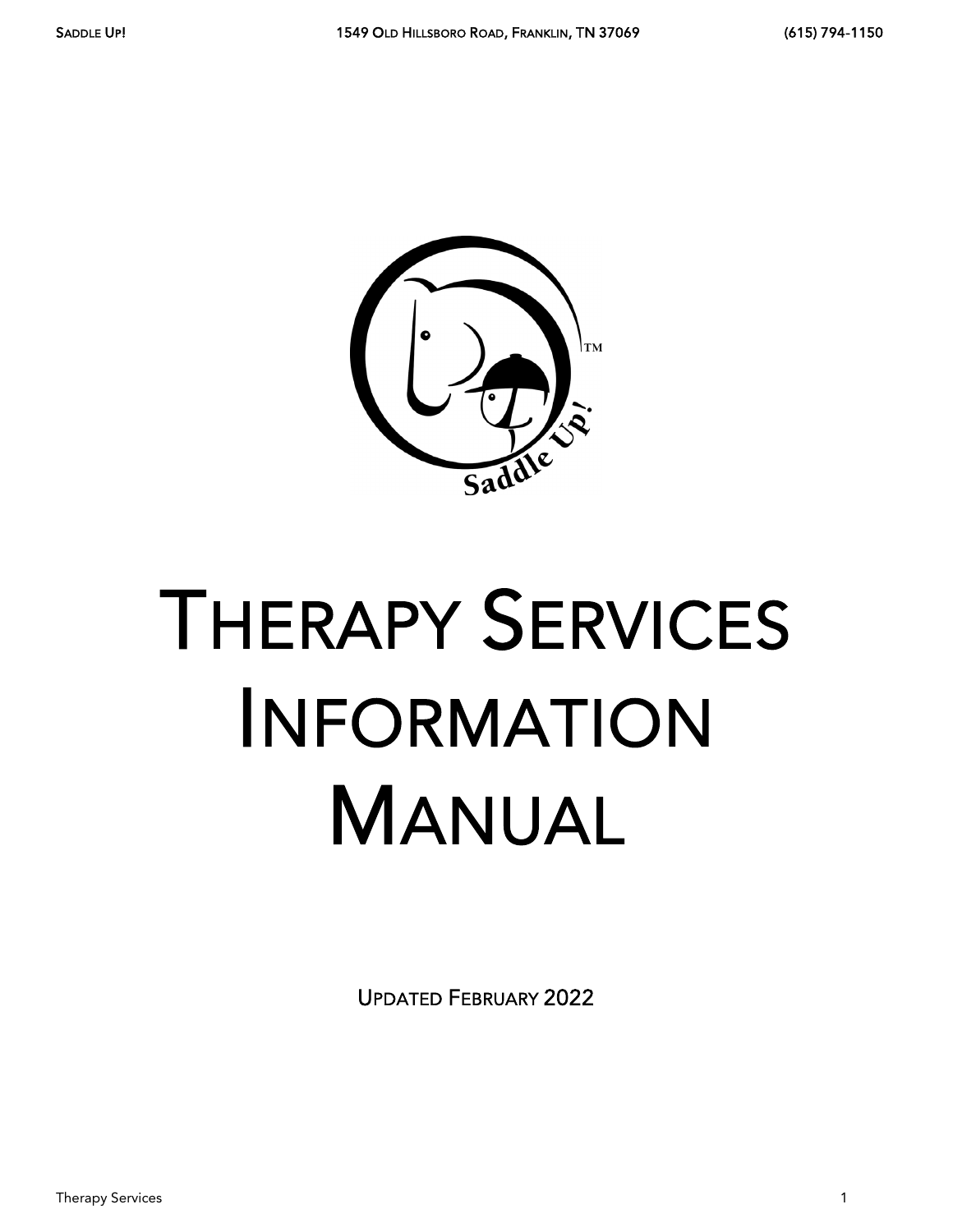

# THERAPY SERVICES INFORMATION MANUAL TABLE OF CONTENTS

| Program Information                     | 3  |
|-----------------------------------------|----|
| Eligibility                             | 4  |
| Paperwork Requirements                  | 4  |
| Proper Attire                           | 4  |
| Cost & Financial Responsibility         | 5  |
| Attendance & Cancellation Policy        | 5. |
| Incorporation of MiraColt               | 6  |
| Parent Supervision & Volunteer Training | 6  |
| Alternative Adaptive Helmet Procedure   |    |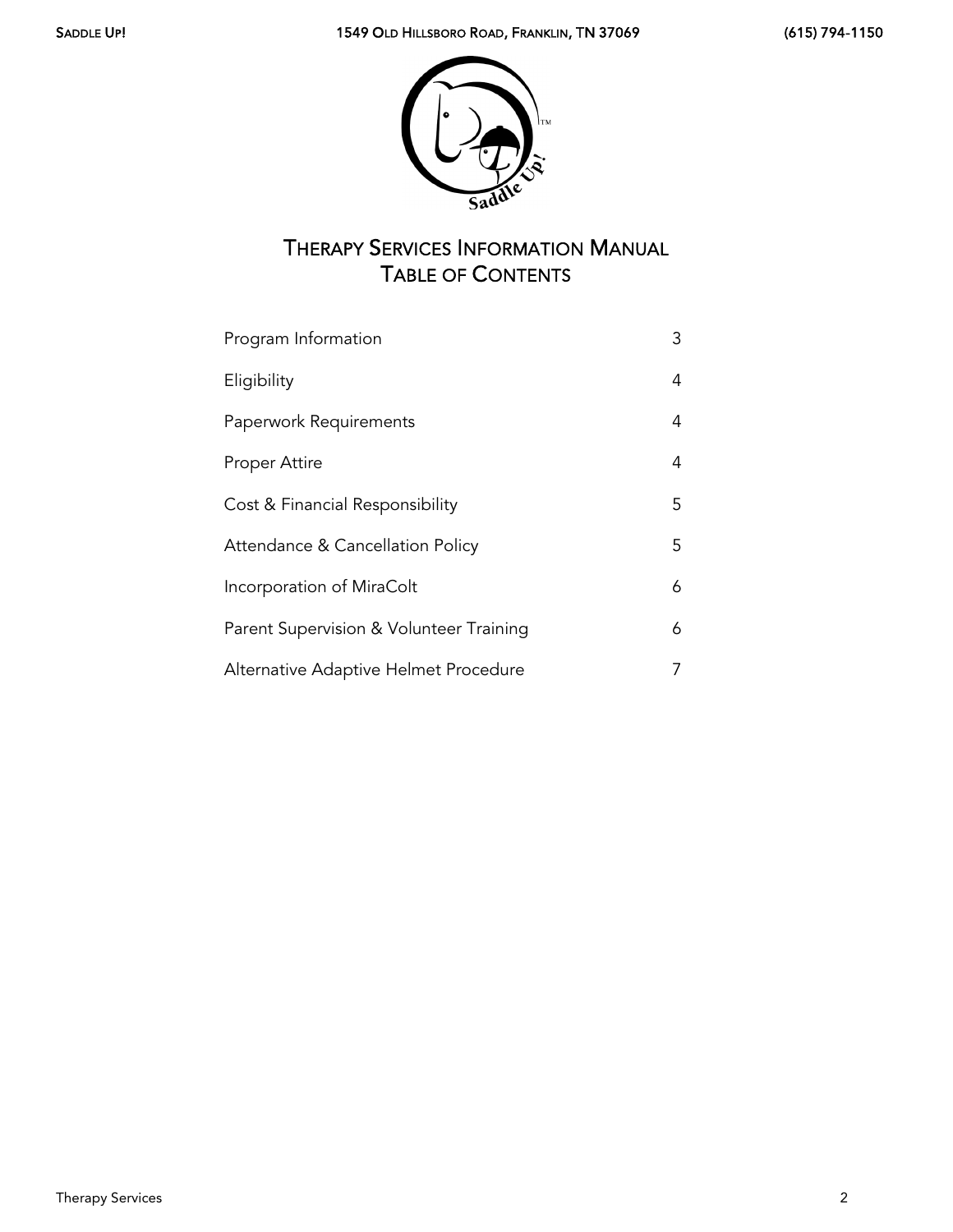## THERAPY SERVICES PROGRAM INFORMATION

Saddle Up!'s Therapy Services (TS) offers physical therapy, occupational therapy, and speech-language therapy that incorporates equine movement as a treatment strategy. Our therapists skillfully direct the movement of the horse to challenge and engage the client's neuromuscular and sensorimotor systems to address the client's challenges, such as deficits in balance, endurance, coordination, communication, speech, and attention. Therapy Services treats clients as young as 2 years old.

#### PROGRAM STRUCTURE

Saddle Up's Therapy Services offer a year round program where children with disabilities as young as 2 can participate in a weekly physical therapy, occupational therapy, or speech-language therapy appointment. Each appointment utilizes equine movement as a part of the treatment strategy. Appointments are led by a Saddle Up! Physical, Occupational, or Speech-Language Therapist who have received specialized training through the American Hippotherapy Association and are supported by a PATH International Certified Instructor. Therapy Service appointment durations are scheduled based on assessments completed by the therapist. A typical appointment is 45 minutes and takes place on the back of a horse, in our on-site treatment room, and in the dynamic environment of the barn. Appointments are scheduled during the day (no evening or weekend appointments available) Monday through Friday.

#### HORSE PARTNERSHIP

Our licensed therapists partner with the horse because their movement creates a multi-sensory experience that can be purposefully manipulated by the horse handler under the direction of the therapist to challenge the client to produce functional change. The three-dimensional movement imparted to the client creates a pattern similar to typical walking, which cannot be duplicated in a traditional clinic setting. Clients learn to react and respond to the movement of the horse, leading to improvements in balance, strength, coordination, and postural control. Therapists can adjust the movement of the horse to provide specific input to the neuromotor and sensorimotor systems. With these systems regulated, clients are able to interact optimally with their environment showing improvements in attention, sensory regulation, communication, muscle engagement, and postural control. The dynamic movement of the horse combined with the dynamic environment can help promote functional change, resulting in increased independence in mobility, activities of daily living, and increased participation in family, school, and community life.

#### PROGRESS & GOALS

Saddle Up!'s Therapy Services goals are individualized to the specific needs of each client. These goals are aimed at creating functional change with independence in mobility, activities of daily living, and increased participation in family, school, and community life. This program does not address horsemanship skills as in our Adaptive Riding program. Progress notes are completed following each appointment to assess functional change towards goals and guide further plan of care. The therapist will continue to assess progress on a regular basis to determine further plan of care or transition into the adaptive riding program or another community‐based recreational activity.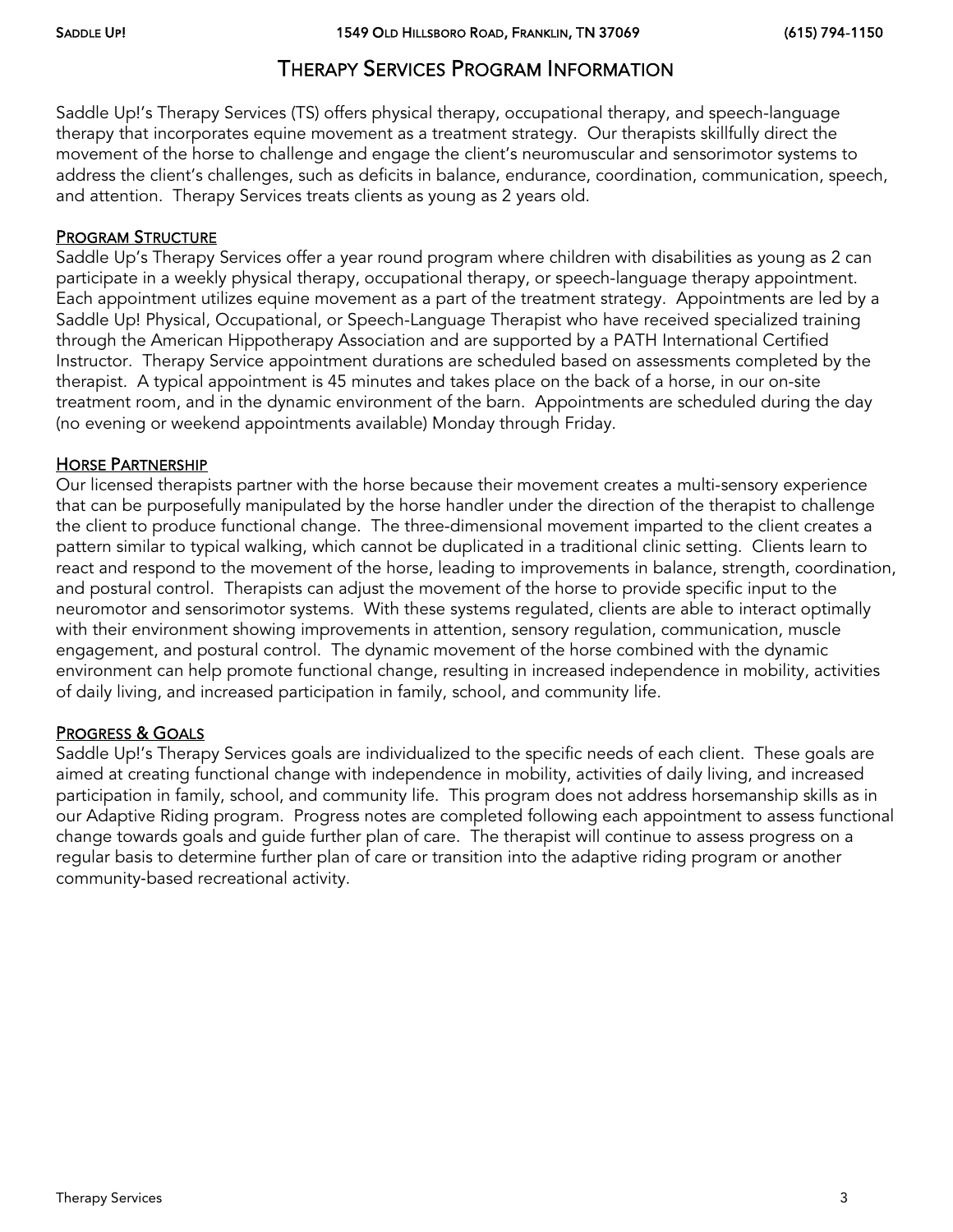## **ELIGIBILITY**

- Participants must be between the age of 2 and 19 years old and have a documented disability.
	- Participants must have appropriate head, neck, and trunk control to sit upright on the horse.
- Depending on the child's diagnosis, other factors that are considered for participation in therapy include:
	- o Potential for measurable progress with therapy services
	- o Sitting balance
	- o Height and weight
	- o Mobility and alignment of joints, including spine
	- o Significant allergies
	- o Behavior
- Participants must be eligible for Physical, Occupational, or Speech Therapy services and receive a prescription/referral from their health care provider prior to participation.
- Saddle Up! follows the PATH International Precautions and Contraindications for determining eligibility for our programs.
- Eligibility and program placement will be determined by reviewing the participant's medical history, conducting a parent interview, and completing a therapy evaluation (if needed). There is a \$150 charge for a therapy evaluation.
- The therapist will continue to assess progress on a regular basis to determine further plan of care or transition into the adaptive riding program or another community‐based recreational activity.

## PAPERWORK REQUIREMENTS

- Paperwork must be completed prior to beginning a program or interacting with a horse.
- All participants are required to have a completed Physician Referral and Participant Release annually.
- All participants are required to have an updated Physician's Statement form every two years.

## PROPER ATTIRE

If your child arrives for therapy without the proper attire we reserve the right to not allow him/her in the barn and/or on a horse for their safety.

- ASTM-SEI Riding Helmet Please purchase one that fits your child according to the Helmet Fit Guidelines in the Parent Information Manual. If an Alternative Helmet is deemed necessary by the therapists then please review our Alternative Helmet procedure.
- Comfortable clothing that allows the client full range of motion.
- Pants are recommended such as yoga or sweat pants. However, shorts may be appropriate in warmer months as long as the therapist approves it. Certain equipment can cause rubs on the clients' thighs and legs.
- Closed toe shoe such as boots or tennis shoes.
- Cold Weather Gear (when appropriate) such as gloves, jacket, etc. Jackets/coats must be zipped up or fastened.
- No loose or dangling clothing or jewelry (i.e. scarves, necklaces, bangle earrings, etc.).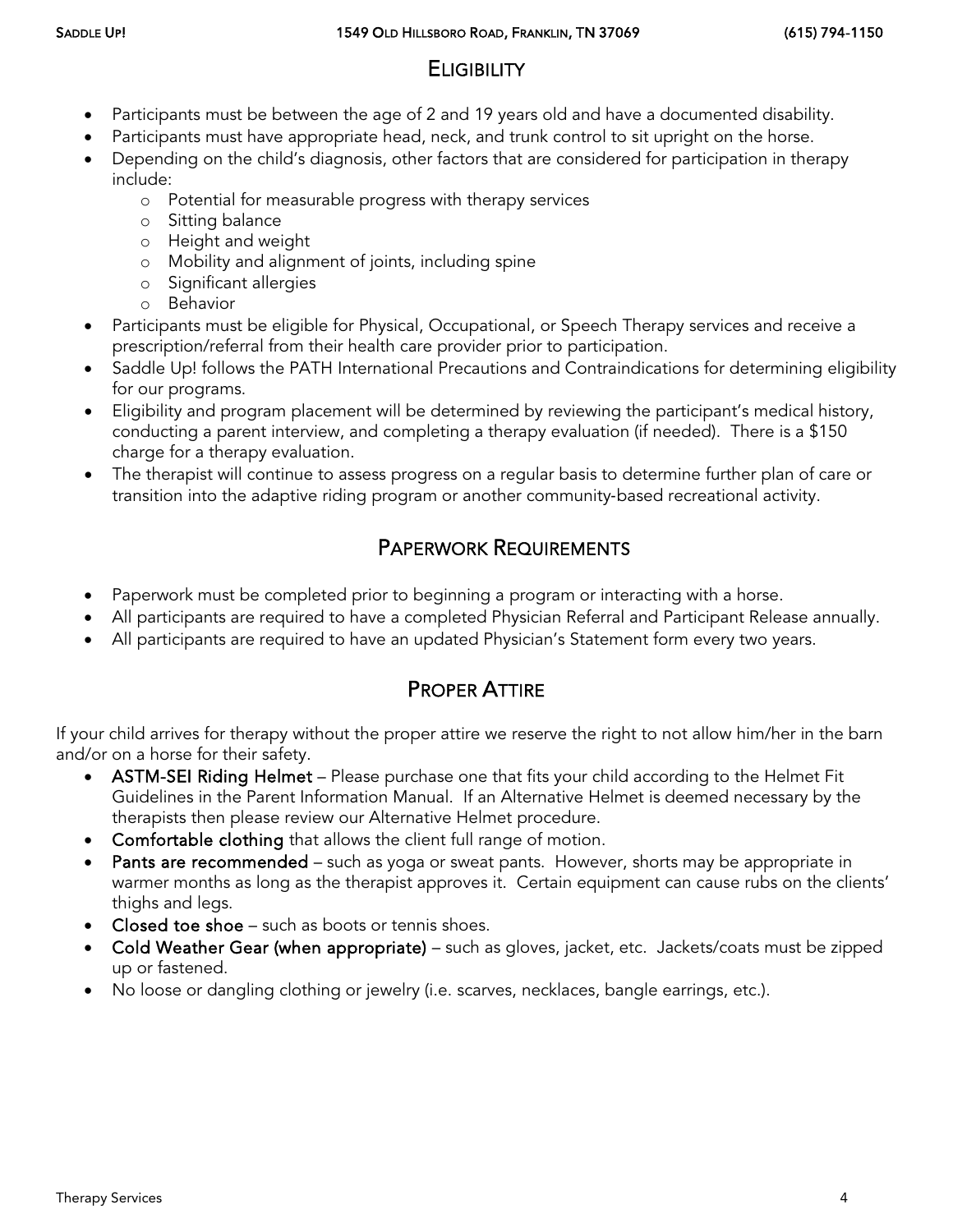## PROGRAM COST & FINANCIAL RESPONSIBILITY

#### PROGRAM COST

- Therapy sessions are billed at \$30 per unit (15 minutes of billable time). A typical session is 45 minutes long and costs \$90.00.
- Cost for a therapy evaluation is \$150.00.
- One-hour appointments for \$120 and 30 minute appointments for \$60 are available if deemed appropriate by the therapist.
- Records of payment are provided to clients on a monthly basis (if requested).
- It is the responsibility of the client/family to submit for insurance reimbursement as an Out of Network Benefit based on their individual coverage.

#### FINANCIAL RESPONSIBILITY

- Payments for the Therapy Services program are expected at the time of service.
- Cash, check, and credit card are acceptable forms of payment.

#### ATTENDANCE AND CANCELLATION POLICY

Consistent attendance in any therapy program is critical to maximize the benefit to the patient. Due to the cost to run a session and the number of team members involved, Saddle Up! enforces a strict attendance policy:

- Saddle Up! requires a 12-hour notice for cancellation of a therapy appointment. If less than 12- hour notice is given, a \$30.00 cancellation charge will be billed.
- If a patient misses a scheduled appointment without notification, a \$60.00 no‐show fee will be assessed.
- Cancellation of more than 3 therapy appointments during a treatment course may result in the patient being removed from the therapy schedule.
- Please alert Saddle Up! if you will be more than 15 minute late for an appointment. If notification is not received, the therapy appointment will be considered a no‐show and the \$60.00 fee will apply.
- For absences, please email us at [attendance@saddleupnashville.org.](mailto:attendance@saddleupnashville.org) If the absence is less than 2 hours' notice from the program time you MUST also CALL the lesson hotline at (615) 794-1150 x290 and leave a message.
- For tardies, please call the office at (615) 794-1150 and talk with a staff person or leave a message on the lesson hotline at extension 290.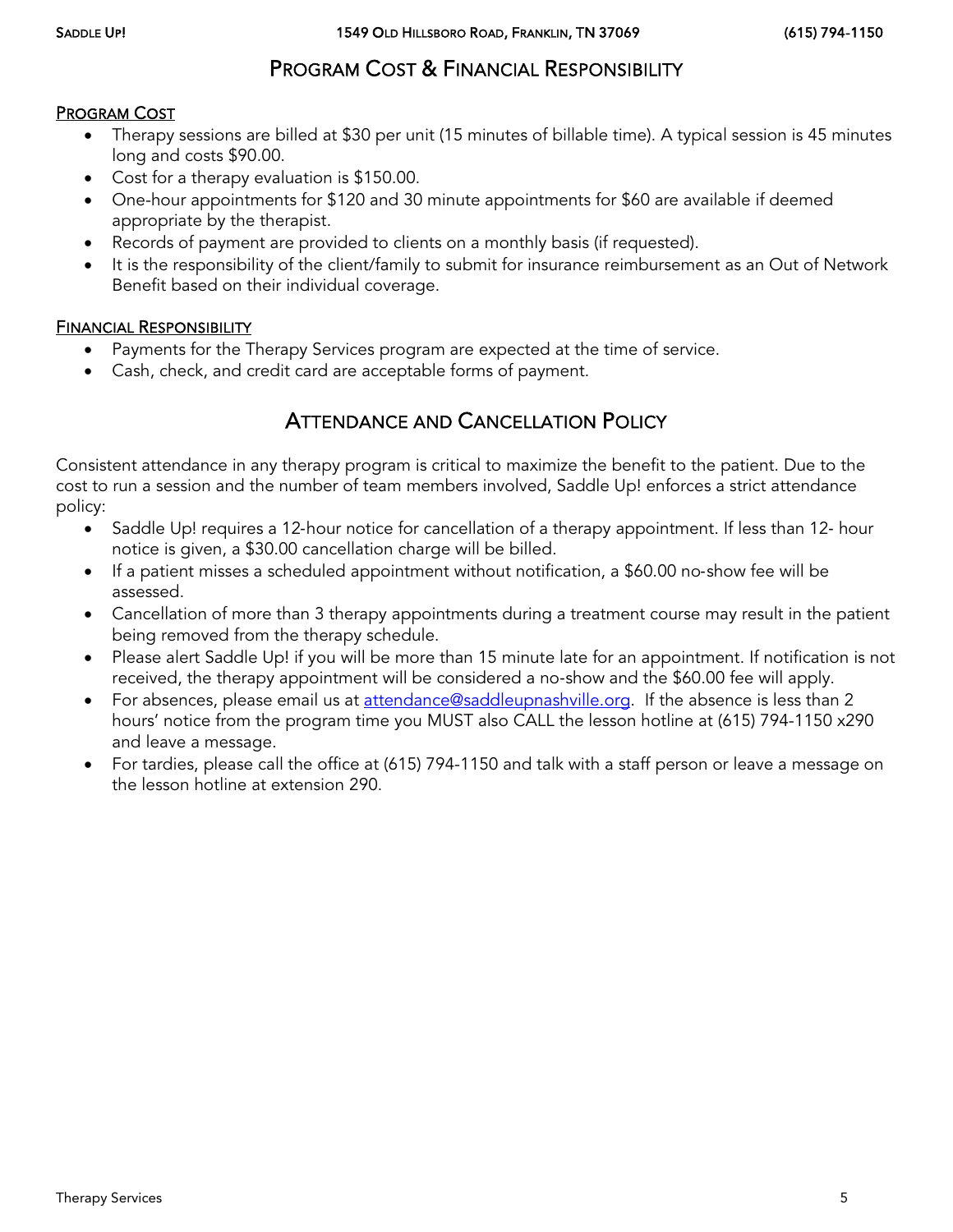## INCORPORATION OF MIRACOLT INTO THERAPY PROGRAM

We are pleased to announce the addition of the MiraColt mechanical rider to our therapy program. The MiraColt is a simulated rider that provides, as closely as possible, the same rhythmical, repetitive and 3 dimensional movement that our horses provide. This valuable piece of equipment will enhance our therapy program by providing the following:

- An opportunity for new clients who are initially fearful of getting on an actual horse to feel the movement and acclimate before trying the "real thing".
- A means of continuing to experience the benefits of the horse's movement for those clients who are otherwise unable to safely continue riding on a horse.
- A tool for clients who have undergone surgery and are not able to immediately resume riding on the horse, but would benefit from the movement in the early stages of their recovery until they are able to resume riding.
- An alternative during inclement weather to still incorporate equine movement into a therapy visit.

## PARENT SUPERVISION & VOLUNTEER TRAINING

#### PARENT SUPERVISION

- Parents/guardians must remain on site at all times while their child is participating in our Therapy Services program.
- Parents/guardians are to remain in the family area, therapy room, or outdoor family courtyard during the appointment, unless they comply with the Volunteer Training requirements below. Feel free to take a stroll down the driveway or enjoy a snack on one of our picnic tables while you are waiting.

#### VOLUNTEER TRAINING FOR PARENTS ACCOMPANYING A CHILD IN THERAPY

When it is deemed appropriate by the therapist, we allow participation by our therapy parents to meet the therapy needs of our clients. During therapy sessions, it is sometimes important for the parent to accompany their child to assist with communication, alleviate fear, or receive information from the therapist about their child's progress in real time.

In order to meet safety needs of the organization and the needs of our therapy clients, we have determined that all parents who would like to accompany their child on the property during therapy (except if a parent is observing from the rail of the indoor or outdoor arenas), must complete the New Volunteer Training. This would ensure that parents are knowledgeable in Saddle Up! policy and procedure with regards to monitoring the environment and horse behavior, and have a solid understanding of emergency procedures. An added benefit to completing the New Volunteer Training is that you can step into your child's therapy session as a supporter if a volunteer cancels at the last minute. You can also participate in other volunteer activities periodically while your child is participating in therapy if you would like.

In order to schedule a time to attend the New Volunteer Training, reach out to our Volunteer Services Director. If you prefer to remain in the lobby during your child's therapy time on the horse, you are not required to complete volunteer training.